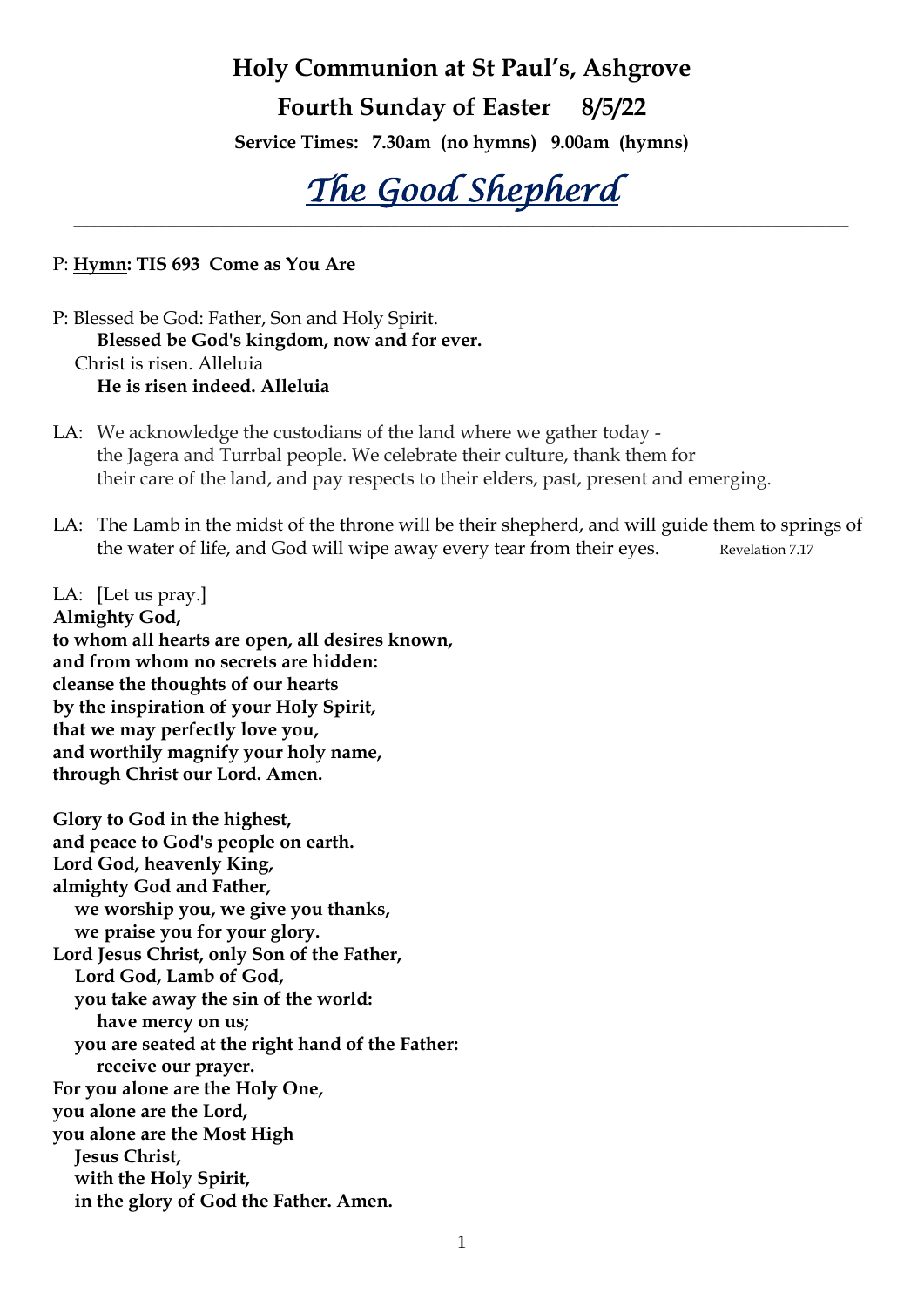P: Gracious God, you sent Jesus, the good shepherd, to gather us together:

may we not wander from his flock, but follow wherever he leads us, listening for his voice and staying near him, until we are safely in your fold, to live with you for ever; through Jesus Christ our Lord, who lives and reigns with you and the Holy Spirit, one God, now and for ever. Amen.

# **A Reading from the Acts of the Apostles** 9.36-43

Now in Joppa there was a disciple whose name was Tabitha, which in Greek is Dorcas. She was devoted to good works and acts of charity. At that time she became ill and died. When they had washed her, they laid her in a room upstairs. Since Lydda was near Joppa, the disciples, who heard that Peter was there, sent two men to him with the request, "Please come to us without delay." So Peter got up and went with them; and when he arrived, they took him to the room upstairs. All the widows stood beside him, weeping and showing tunics and other clothing that Dorcas had made while she was with them. Peter put all of them outside, and then he knelt down and prayed. He turned to the body and said, "Tabitha, get up." Then she opened her eyes, and seeing Peter, she sat up. He gave her his hand and helped her up. Then calling the saints and widows, he showed her to be alive. This became known throughout Joppa, and many believed in the Lord. Meanwhile he stayed in Joppa for some time with a certain Simon, a tanner. NRSV

For the word of the Lord, **Thanks be to God.**

#### **Psalm 23 APBA p. 243**

- 1 The Lord is my shepherd: therefore can I lack nothing.
- **2 He will make me lie down in green pastures: and lead me beside still waters.**
- 3 He will refresh my soul: and guide me in right pathways for his name's sake.
- **4 Though I walk through the valley of the shadow of death, I will fear no evil: for you are with me, your rod and your staff comfort me.**
- 5 You spread a table before me in the face of those who trouble me: you have anointed my head with oil, and my cup shall be full.
- **6 Surely your goodness and loving-kindness will follow me all the days of my life: and I shall dwell in the house of the Lord for ever.**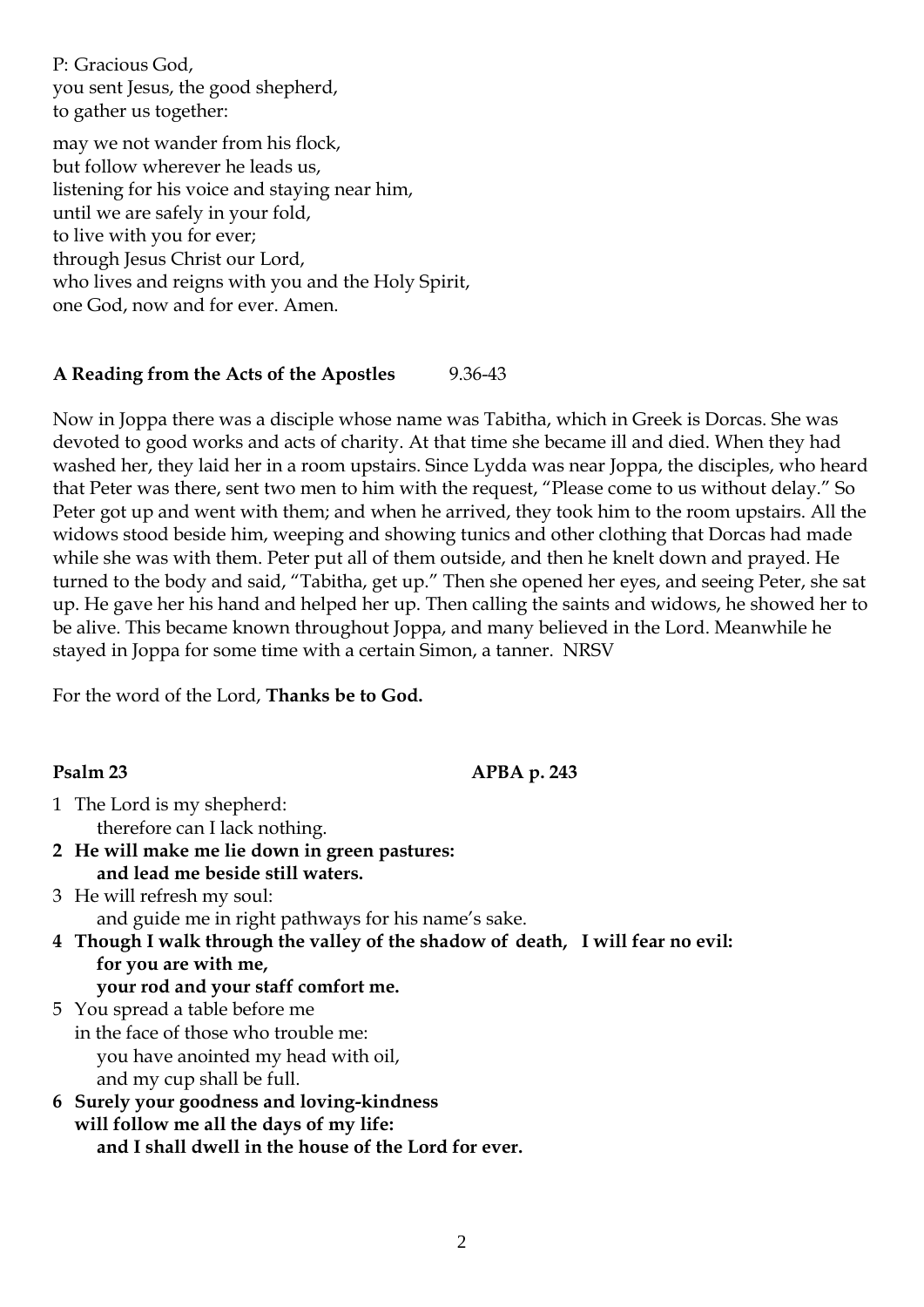# **A reading from the Revelation of John** 7.9-17

After this I looked, and there was a great multitude that no one could count, from every nation, from all tribes and peoples and languages, standing before the throne and before the Lamb, robed in white, with palm branches in their hands. They cried out in a loud voice, saying, "Salvation belongs to our God who is seated on the throne, and to the Lamb!" And all the angels stood around the throne and around the elders and the four living creatures, and they fell on their faces before the throne and worshiped God, singing, "Amen! Blessing and glory and wisdom and thanksgiving and honor and power and might be to our God forever and ever! Amen."

Then one of the elders addressed me, saying, "Who are these, robed in white, and where have they come from?" I said to him, "Sir, you are the one that knows." Then he said to me, "These are they who have come out of the great ordeal; they have washed their robes and made them white in the blood of the Lamb. For this reason they are before the throne of God, and worship him day and night within his temple, and the one who is seated on the throne will shelter them. They will hunger no more, and thirst no more; the sun will not strike them, nor any scorching heat; for the Lamb at the center of the throne will be their shepherd, and he will guide them to springs of the water of life, and God will wipe away every tear from their eyes."

(NRSV)

Hear the word of the Lord, **Thanks be to God.**

#### **LA: Hymn: SPBH 10 Come to the Water**

The Gospel of our Lord Jesus Christ according to **John** chapter **10** beginning at verse **22 Glory to you Lord Jesus Christ** 

At that time the festival of the Dedication took place in Jerusalem. It was winter, and Jesus was walking in the temple, in the portico of Solomon. So the Jews gathered around him and said to him, "How long will you keep us in suspense? If you are the Messiah, tell us plainly." Jesus answered, "I have told you, and you do not believe. The works that I do in my Father's name testify to me; but you do not believe, because you do not belong to my sheep. My sheep hear my voice. I know them, and they follow me. I give them eternal life, and they will never perish. No one will snatch them out of my hand. What my Father has given me is greater than all else, and no one can snatch it out of the Father's hand. The Father and I are one." (NRSV)

#### This is the gospel of the Lord, **praise to you Lord Jesus Christ**

#### **Sermon**

*Silence*

**LA:** Let us together affirm the faith of the Church

**We believe in one God, the Father, the almighty, maker of heaven and earth, of all that is, seen and unseen.**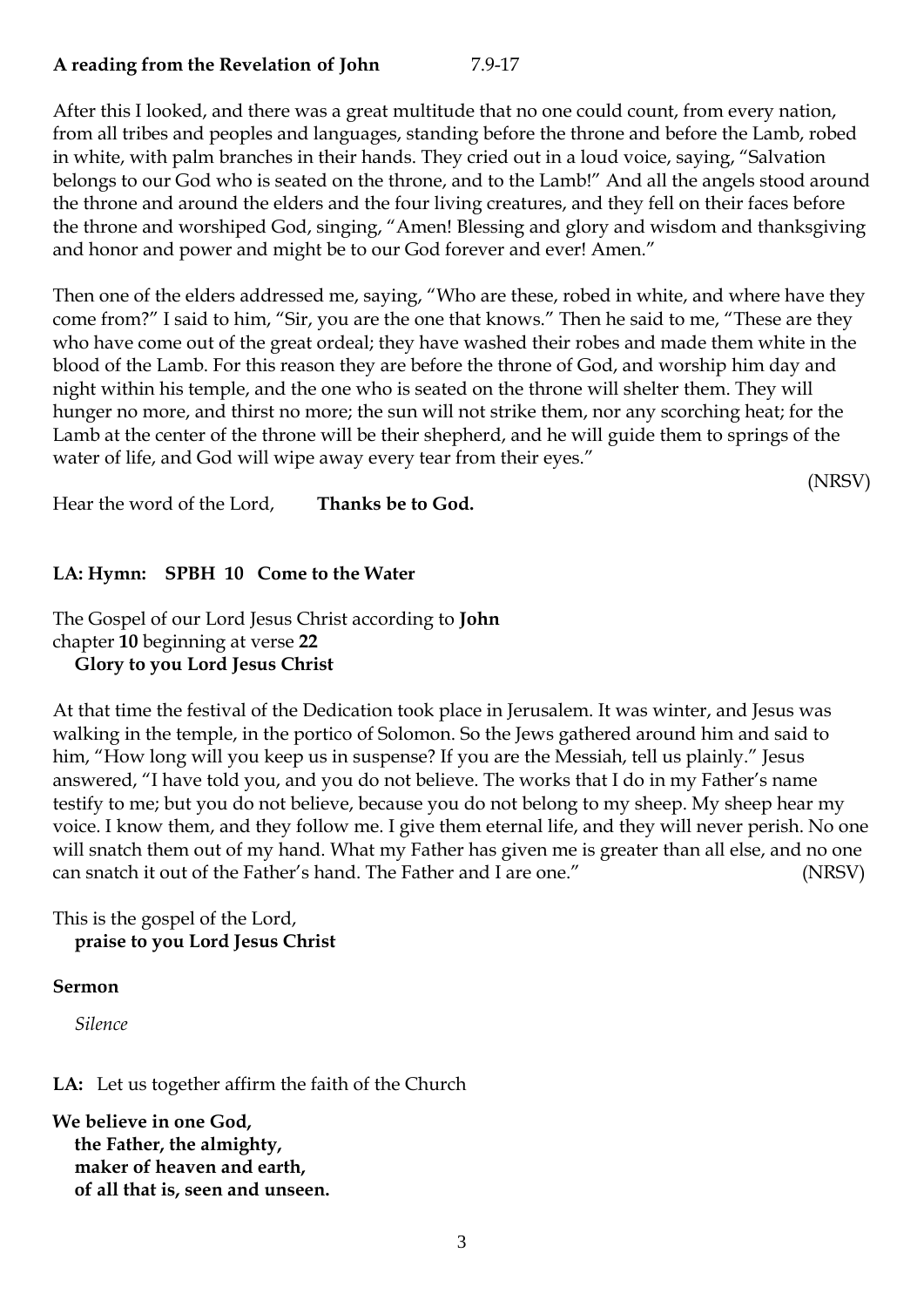**We believe in one Lord, Jesus Christ, the only Son of God, eternally begotten of the Father, God from God, Light from Light, true God from true God, begotten, not made, of one being with the Father; through him all things were made. For us and for our salvation he came down from heaven, was incarnate of the Holy Spirit and the virgin Mary and became truly human. For our sake he was crucified under Pontius Pilate; he suffered death and was buried. On the third day he rose again in accordance with the Scriptures; he ascended into heaven and is seated at the right hand of the Father. He will come again in glory to judge the living and the dead and his kingdom will have no end. We believe in the Holy Spirit, the Lord, the giver of life,**

**who proceeds from the Father and the Son, who with the Father and the Son is worshipped and glorified, who has spoken through the prophets. We believe in one holy catholic and apostolic Church. We acknowledge one baptism for the forgiveness of sins. We look for the resurrection of the dead, and the life of the world to come. Amen**

#### **LA: THE PRAYERS OF THE PEOPLE**

Let us pray for the world and for the Church.

Lord, in your mercy, **hear our prayer.**

LA: Accept our prayers through Jesus Christ our Lord, who taught us to pray,

**Our Father in heaven, hallowed be your name, your kingdom come, your will be done, on earth as in heaven. Give us today our daily bread. Forgive us our sins as we forgive those who sin against us. Save us from the time of trial and deliver us from evil. For the kingdom, the power, and the glory are yours now and for ever. Amen.**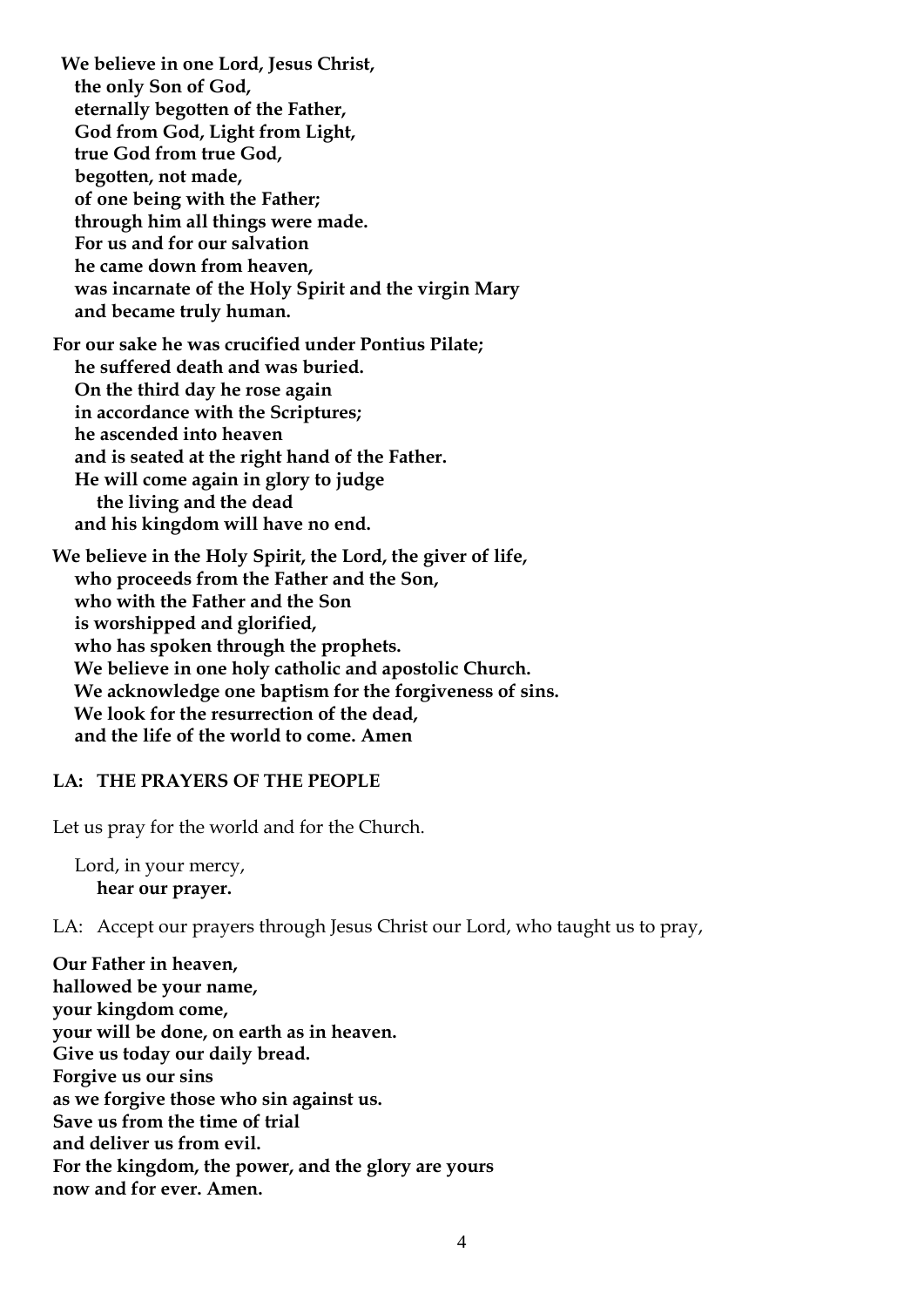### **Lord, have mercy Christ, have mercy Lord, have mercy**

LA: Christ our Passover Lamb has been offered for us, therefore we come to celebrate the festival Let us confess our sins in penitence and faith, with a sincere and a true heart.

**Merciful God, our maker and our judge, we have sinned against you in thought, word, and deed, and in what we have failed to do: we have not loved you with our whole heart; we have not loved our neighbours as ourselves; we repent, and are sorry for all our sins. Father, forgive us. Strengthen us to love and obey you in newness of life; through Jesus Christ our Lord. Amen.** 

P: Almighty God, who has promised forgiveness to all who turn to him in faith: pardon you and set you free from all your sins, strengthen you in all goodness and keep you in eternal life, through Jesus Christ our Lord. Amen.

P: We are the body of Christ. **His Spirit is with us.**  The peace of the risen Lord be always with you. **And also with you.** 

*All may exchange a sign of peace, maintaining 1.5m separation and without touching.*

*Note that we cannot pass collection bowls around at this time. There is a box at the back of the building to receive your offerings. Alternatively, please consider giving electronically through your bank. St Paul's bank details are BSB: 704901 Acc NO: 00004420*

**Hymn: SPHB 21 Let There Be Love** 

# **THANKSGIVING 5 (Season of Easter)**

The Lord be with you**. And also with you.** Lift up your hearts. **We lift them to the Lord.** Let us give thanks to the Lord our God. **It is right to give our thanks and praise.**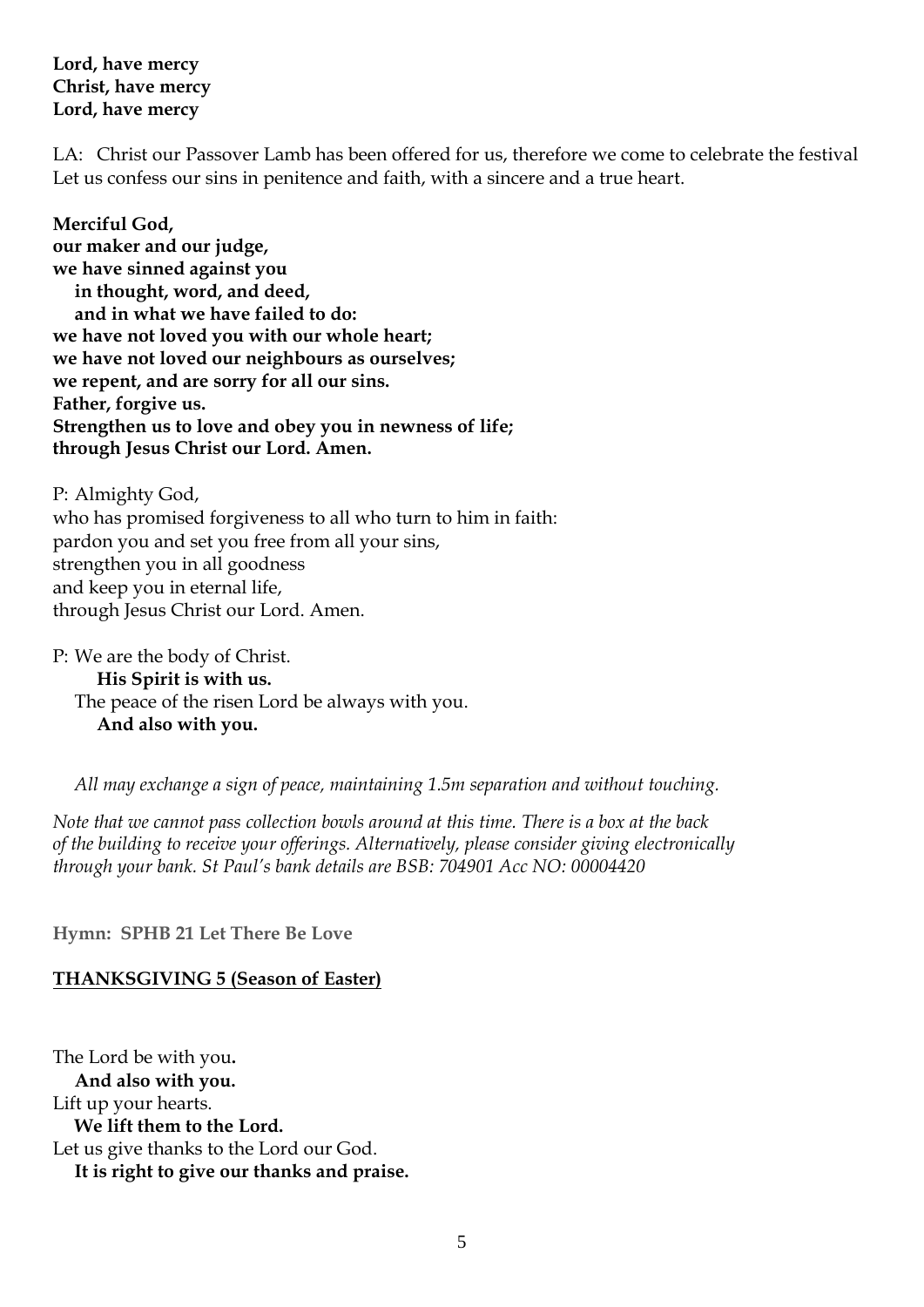Loving God, we thank you for this world of wonder and delight. You have given it to us to care for, so that all your creatures may enjoy its bounty. Lord our God,

# **we give you thanks and praise**.

We thank you that when we turned away from you, you sent Jesus to live and work as one of us, and bring us back to you. He showed us how to love you and set us free to love and serve one another. Lord our God,

# **we give you thanks and praise**.

We thank you that on the cross Jesus took away our sin, all that keeps us from each other and from you. He frees us from hate and fear, from all that destroys love and trust. Lord our God,

#### **we give you thanks and praise**.

And now we give you thanks that you raised Jesus to life triumphant, and exalted him in glory.

By his victory over death, the reign of sin is ended, a new day has dawned, a broken world is restored and we are made whole once more.

And so with everyone who believes in you, with all the saints and angels, we rejoice and praise you, saying:

**Holy, holy, holy Lord, God of power and might, heaven and earth are full of your glory. Hosanna in the highest. Blessed is he who comes in the name of Lord. Hosanna in the highest.**

And now we thank you for these gifts of bread and wine; may we who receive them, as Jesus said, share his body and his blood.

On the night he was betrayed, he took bread and gave you thanks. He broke the bread and gave it to his friends, and said, 'Take and eat. This is my body given for you. Do this in remembrance of me. '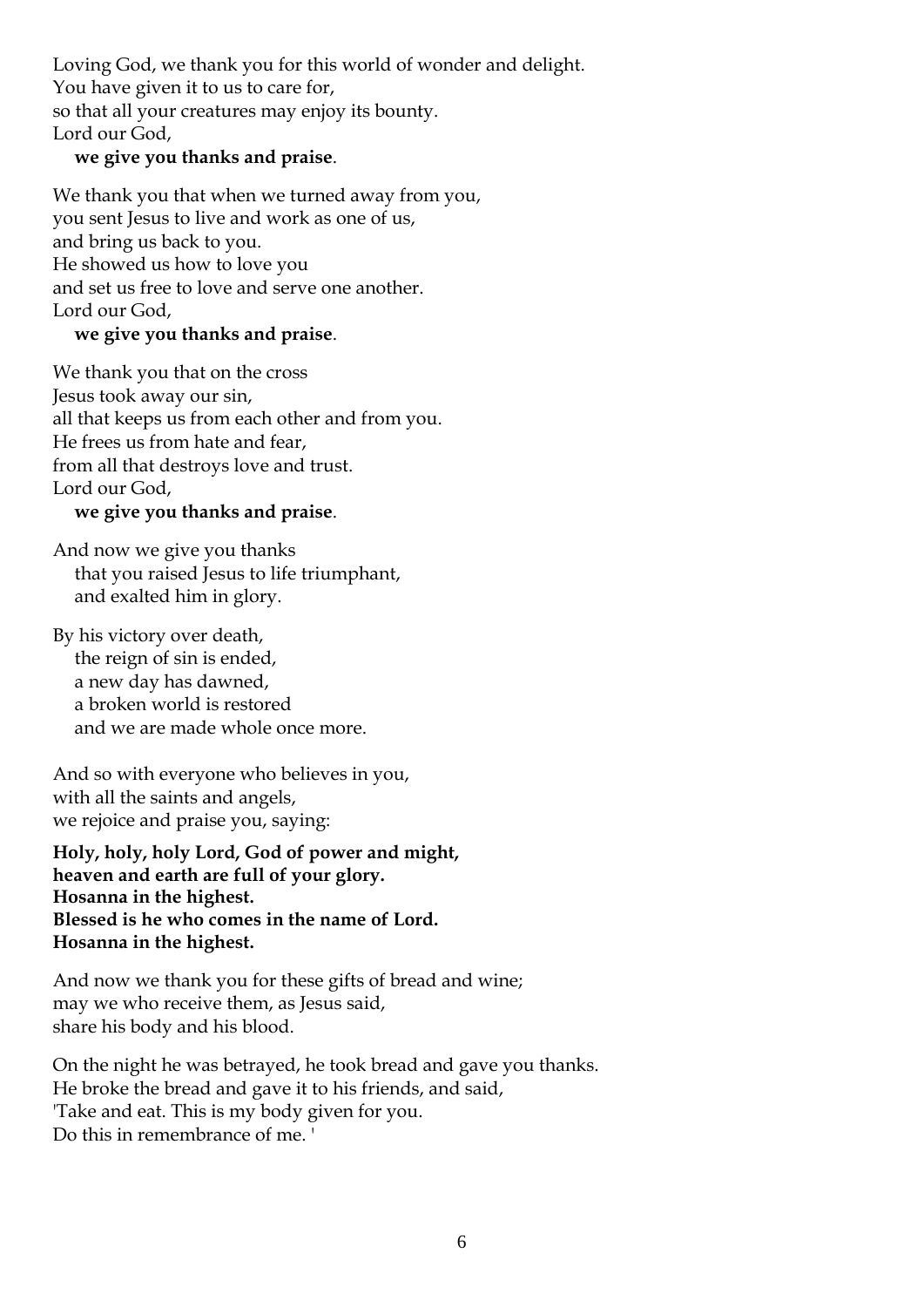After supper he took the cup and gave you thanks. He shared the cup with them and said, 'This is my blood poured out so that sins may be forgiven. Do this in remembrance of me. '

### **Christ has died. Christ is risen. Christ will come again.**

You have gathered us together to feed on Christ and to remember all he has done for us:

Fill us with your Spirit that we may follow Jesus in all we do and say, working for justice and bringing your peace to this world that you have made.

Accept our prayers through Jesus Christ our Lord.

# **Blessing and honour and glory and power are yours for ever and ever. Amen.**

We break this bread to share in the body of Christ. We who are many are one body,

**for we all share in the one bread.** 

# **Jesus, Lamb of God, have mercy on us. Jesus, bearer of our sins, have mercy on us. Jesus, redeemer of the world, grant us your peace***.*

The gifts of God for the people of God. May we who share these gifts be found in Christ and Christ in us. (*NZ Prayer Book*)

*We are now able to share communion wine as well as the bread. If you do not feel comfortable to receive wine from the communion cup, please feel no pressure to do so. If you are experiencing any viral symptoms, please refrain from drinking from the cup.* 

*While others are receiving communion you may wish to listen or quietly sing the communion hymn while remaining seated. This hymn is not announced - just join in as you wish.*

# *Communion Hymn (not announced):* **TiS 48 You Who Dwell in the Shelter of the Lord**

Eternal God, giver of life, in the breaking of the bread we know the risen Lord. May we who celebrate this holy feast walk in his risen light and bring new life to all creation.

Most loving God, you send us into the world you love. Give us grace to go thankfully and with courage in the power of your Spirit.